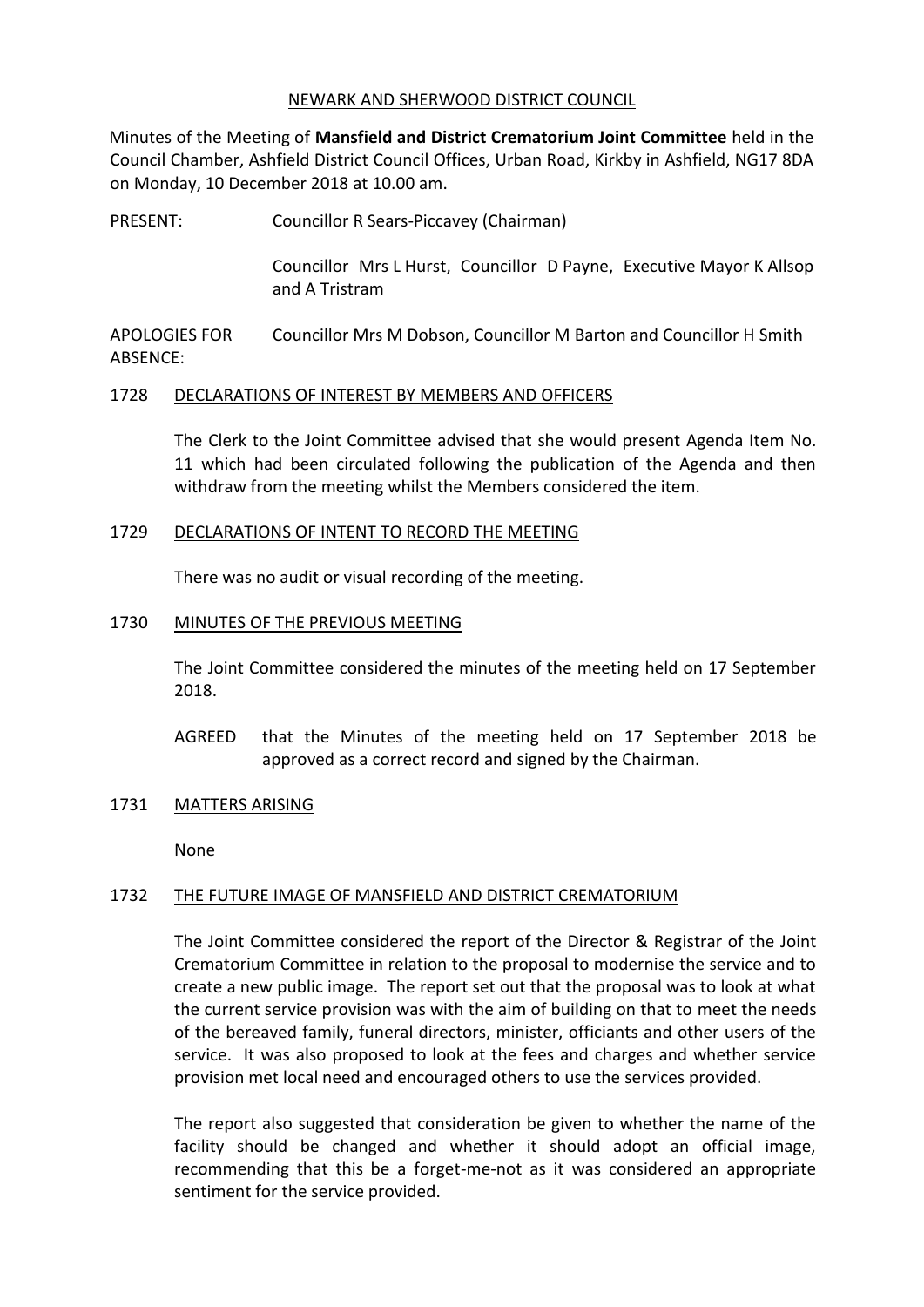The Director & Registrar presented to Members the work undertaken so far on the development of a standalone website for the crematorium together with the suggested official image. She also advised that over the past two weeks she had monitored how the crematorium had been referred to in Orders of Service etc. and of those she had read only two had referred to the crematorium as Mansfield & District.

All Members agreed that for the purposes of branding the facility should be referred to as Mansfield Crematorium. It was further agreed that the staff would wear a lapel pin in the suggested design of a forget-me-not and that this also be used on the website and letterhead paper. The website would also link into local authority's cemetery services and provide information about public health funerals.

It was noted that there would be an open day to launch the new branding of the crematorium with the date being decided at the next meeting of the Joint Committee.

AGREED (unanimously) that:

- (a) re-branding of the crematorium was an essential move to ensure that it was in line with neighbouring competition, promoting a fresher and more polished image;
- (b) a standalone website and social media presence be adopted;
- (c) the 'forget me not' be approved as the adopted design;
- (d) the re-branding include the simplifying of the name by which the crematorium was known to "Mansfield Crematorium";
- (e) approval be given to hold an 'open day' on a date to be agreed at the next meeting to help promote the crematorium; and
- (f) the sum of £2,000 be set aside from existing budgets to promote the new branding.

## 1733 CHANGES TO WORKING HOURS AND SERVICES

The Joint Committee considered the report of the Director & Registrar in relation to the proposal to move to extended services and amended practices at the crematorium.

The report set out details of the proposal to move to a longer time slot for each service which would reduce the number of slots available from 108 to 102 services per week. Changes were proposed to the time of day certain types of funerals were held together with the proposal to open later on 2 evenings a week. Paragraph 3.11 of the report set out the current weekend opening hours together with the proposed changes. It was also proposed that no charges be made for cremations of children under 16 years of age.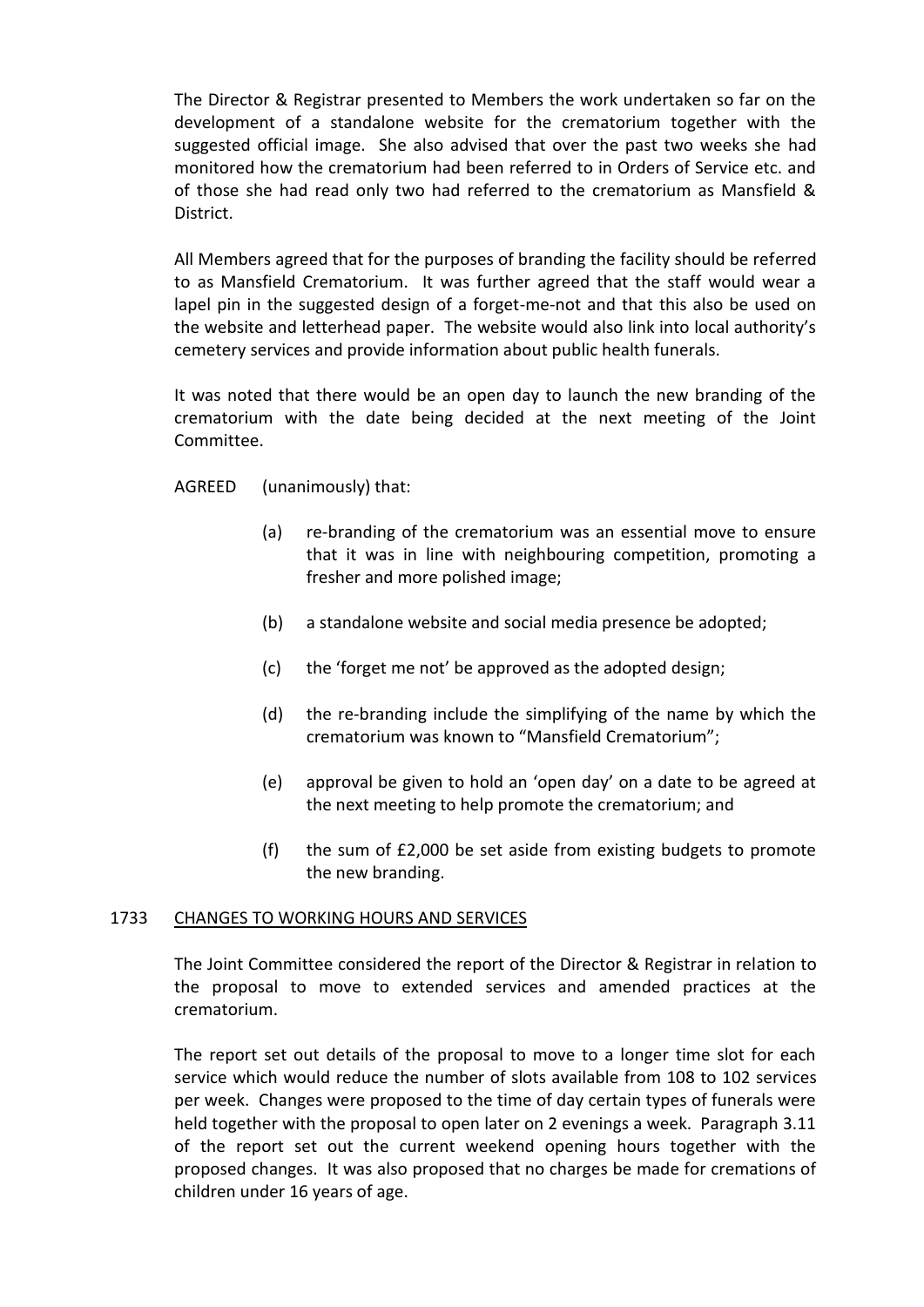AGREED (unanimously) that:

- (a) a change to opening hours at weekends to a 4pm finish time be approved with effect from 1 April 2019 together with the two late night finishes with a review after a year to determine whether to expand the service or not;
- (b) changes to the current funeral times on offer be made as described in the report with effect from 1 April 2019 together with the amended charging policy;
- (c) no charges be made for cremations until the deceased reaches 16 years of age at the time of death; and
- (d) the Director & Registrar be given delegated authority to extend or alter opening times as and when necessary in exceptional circumstances or to accommodate particular requests to ensure the best revenue options for the service.

# 1734 FINANCIAL MANAGEMENT REVIEW APRIL-OCTOBER 2018

The Joint Committee considered the Financial Management Review report for the period 1 April to 31 October 2018, detailing the income and expenditure incurred to 31 October 2018 and the variances expected at year end. The report also set out the significant variances between the forecasted outturn position and the budget for the following: employee expenses; premises related expenses; supplies and services expenses; depreciation and impairment total forecasted; income total forecasted; and below net cost of service total forecasted. The report also provided a note of liabilities and reserves and current VAT implications.

AGREED (unanimously) that the financial information provided in Appendix 1 and Table 3 be noted.

# 1735 ANNUAL REVIEW OF FEES & CHARGES FOR 2019/2020

The Joint Committee considered the report which set out the proposed fees and charges to be introduced from 1 April 2019 to 31 March 2020. Table 1 provided a comparison from other crematoria for previous years with Table 2 setting out the previously recommended increase for the basic cremation from 2019/2020 based on a 5% increase. Table 3 set out alternative percentage increases to the basic adult cremation and the additional forecasted income that the higher percentage increase would generate.

In considering the report Members noted the cost of the medical referee's fee was included in the cost of a cremation and queried whether this could be separated out in order to make it clear to the public how the overall cost was calculated. The Director & Registrar advised that this would cease in the forthcoming years and the role would then be undertaken by a Medical Examiner or the Coroner who would then make the decision on whether to allow the cremation to take place.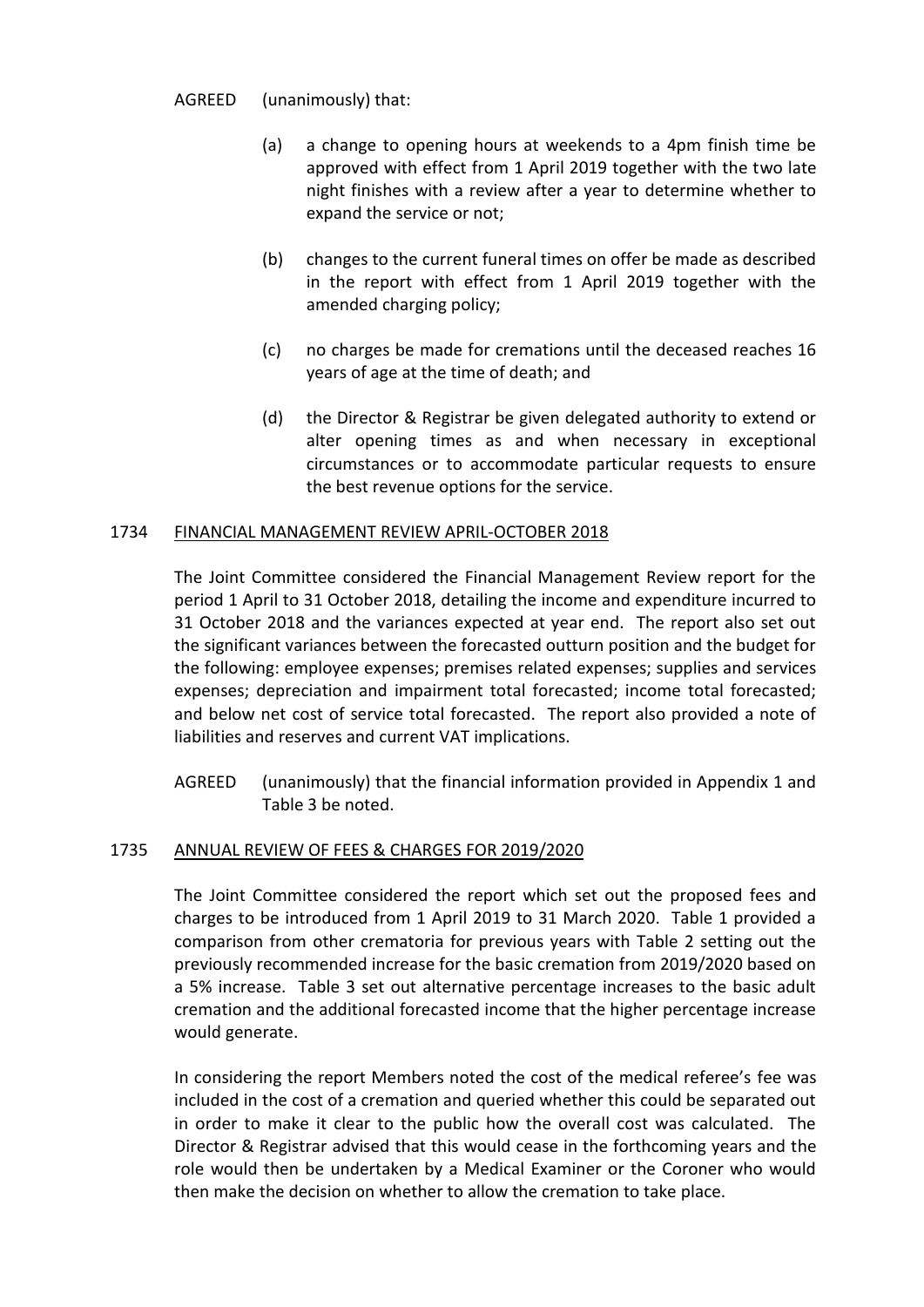AGREED (unanimously) that:

- (a) the proposed cremation fee as shown in Table 2 and to be introduced from 1 April 2019 to 31 March 2020 be approved with the proposed fee for 2019/2020 being £738.50, which is an increase of £34 (5%) on the 2018/2019 cremation fee; and
- (b) the proposed cremation fees as shown in Table 2 for 2020/2021 and 2021/2022 be approved, in principle, with the fees being proposed for 2020/2021 being £774.50 and 2021/2022 being £812.50.

## 1736 REVENUE AND CAPITAL BUDGET 2019/2020- 2021/2022

The Joint Committee considered the report which set out the details of the revised revenue and capital budgets for 2019/2020 and 2020/2021 and the proposals for 2021/2023. It was reported that a review of the budgets for 2020/2021 onwards would take place prior to the setting of the revenue budgets in 2019, in order to identify future savings and efficiencies.

- AGREED (unanimously) that:
	- (a) the proposed revenue and capital budgets for 2019/2020 be approved; and
	- (b) the proposed revenue budgets for 2020/2021 and 2021/2022 be approved, in principle.

## 1737 APPOINTMENT OF CLERK TO THE JOINT COMMITTEE

The Joint Committee considered the report which sought to make provision for the services of a Clerk to the Committee following the departure of the present postholder on 31 December 2018.

In considering the report Members noted that when the previous Treasurer had left, honorarium payments to the post-holder had ceased and a Service Level Agreement (SLA) had been entered into. In order to adopt a consistent approach it was agreed that the provision of both committee services and Clerk be undertaken by way of a SLA with the service being initially provided by Newark & Sherwood DC.

AGREED (unanimously) that:

- (a) the Joint Committee notes and endorses the decision of Mansfield District Council to meet the pension strain in respect of Kirsty Cole, the Clerk to the Mansfield and District Crematorium Joint Committee, in the sum of £335.86, having regard to the circumstances of her departure and note that she will be leaving the role on 31 December 2018;
- (b) the services of a Clerk together with the provision of committee services be undertaken by way of a Service Level Agreement with